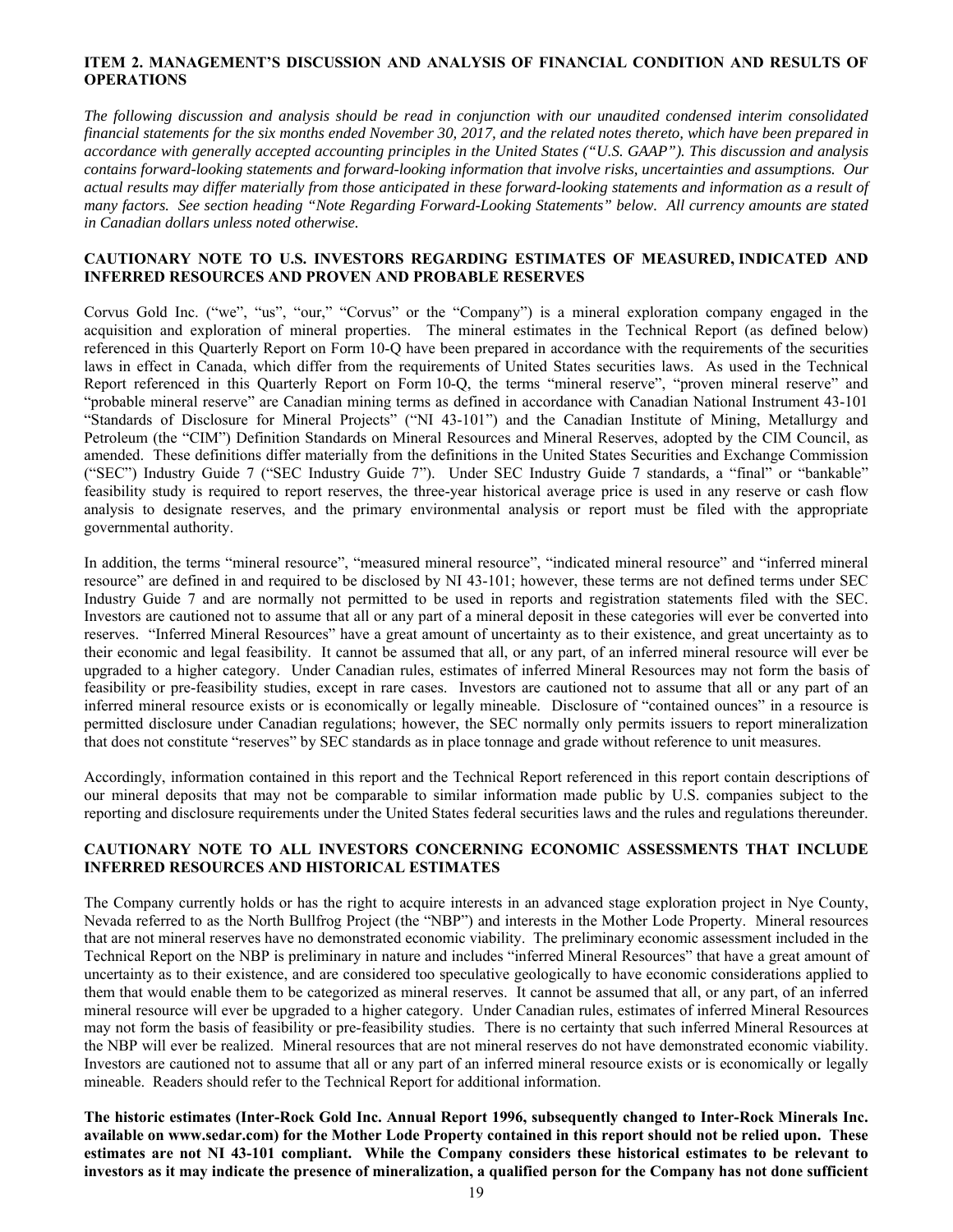### **work to classify the historical estimates as current Mineral Resources as defined by NI 43-101 and the Company is not treating these historical estimates as a current mineral resource.**

# **NOTE REGARDING FORWARD-LOOKING STATEMENTS**

This Quarterly Report on Form 10-Q and the exhibits attached hereto contain "forward-looking statements" within the meaning of the United States Private Securities Litigation Reform Act of 1995, as amended, and "forward-looking information" within the meaning of applicable Canadian securities legislation, collectively "forward-looking statements". Such forward-looking statements concern our anticipated results and developments in the operations of the Company in future periods, planned exploration activities, the adequacy of the Company's financial resources and other events or conditions that may occur in the future. Forward-looking statements are frequently, but not always, identified by words such as "expects," "anticipates," "believes," "intends," "estimates," "potential," "possible" and similar expressions, or statements that events, conditions or results "will," "may," "could" or "should" (or the negative and grammatical variations of any of these terms) occur or be achieved. These forward-looking statements may include, but are not limited to, statements concerning:

- the Company's strategies and objectives, both generally and in respect of its specific mineral properties;
- the timing of decisions regarding the timing and costs of exploration programs with respect to, and the issuance of the necessary permits and authorizations required for, the Company's exploration programs, including for the NBP and the Mother Lode Property;
- the Company's estimates of the quality and quantity of the Mineral Resources at its mineral properties;
- the timing and cost of planned exploration programs of the Company, and the timing of the receipt of results therefrom;
- the Company's future cash requirements and use of proceeds of sales;
- general business and economic conditions;
- the Company's ability to meet its financial obligations as they come due, and the ability to raise the necessary funds to continue operations;
- the Company's expectation that it will be able to add additional mineral projects of merit to its assets;
- the potential for the existence or location of additional high-grade veins at the NBP, or high-grade mineralization at the Mother Lode Property;
- the potential to expand Company's existing deposits and discover new deposits;
- the potential for any delineation of higher grade mineralization at the NBP or Mother Lode Property;
- the potential for there to be one or more additional vein zones;
- the potential discovery and delineation of mineral deposits/resources/reserves and any expansion thereof beyond the current estimate;
- the potential for the NBP or the Mother Lode Property mineralization systems to continue to grow and/or to develop into a major new higher-grade, bulk tonnage, Nevada gold discovery;
- the Company's expectation that it will be able to build itself into a non-operator gold producer with significant carried interests and royalty exposure;
- that the Company will operate at a loss
- that the Company will need to scale back anticipated costs and activities or raise additional funds;
- that the Company will have to raise substantial additional capital to accomplish its business plan over the next couple of years;
- the historic estimates of the Mother Lode Property as an indication of the presence of mineralization;
- the estimated reclamation and asset retirement costs;
- the plans related to the development of the Mother Lode Property and the NBP; and
- the Mother Lode Property work plan and mine development plan/program.

Such forward-looking statements reflect the Company's current views with respect to future events and are subject to certain known and unknown risks, uncertainties and assumptions. Many factors could cause actual results, performance or achievements to be materially different from any future results, performance or achievements that may be expressed or implied by such forward-looking statements, including, among others, risks related to:

- our requirement of significant additional capital;
- our limited operating history;
- our history of losses;
- cost increases for our exploration and, if warranted, development projects;
- our properties being in the exploration stage;
- mineral exploration and production activities;
- our lack of mineral production from our properties;
- estimates of Mineral Resources;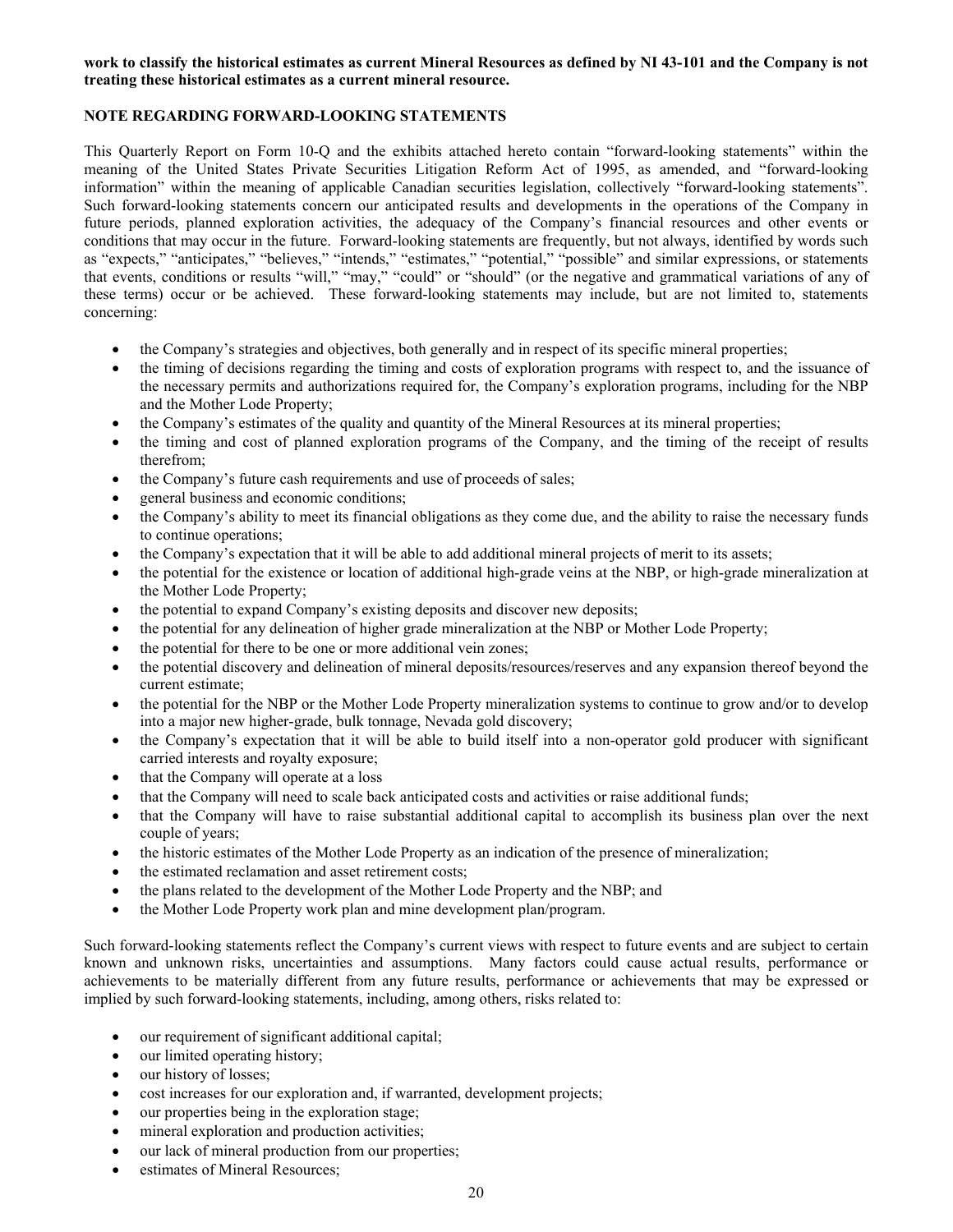- changes in mineral resource estimates;
- differences in United States and Canadian mineral reserve and mineral resource reporting;
- our exploration activities being unsuccessful;
- fluctuations in gold, silver and other metal prices;
- our ability to obtain permits and licenses for production;
- government and environmental regulations that may increase our costs of doing business or restrict our operations;
- proposed legislation that may significantly affect the mining industry;
- land reclamation requirements;
- competition in the mining industry;
- equipment and supply shortages;
- tax issues;
- current and future joint ventures and partnerships;
- our ability to attract qualified management;
- the ability to enforce judgment against certain of our Directors;
- currency fluctuations;
- claims on the title to our properties;
- surface access on our properties;
- potential future litigation;
- our lack of insurance covering all our operations;
- our status as a "passive foreign investment company" under US federal tax code; and
- the common shares.

Should one or more of these risks or uncertainties materialize, or should underlying assumptions prove incorrect, actual results may vary materially from those described herein. This list is not exhaustive of the factors that may affect any of the Company's forward-looking statements. Forward-looking statements are statements about the future and are inherently uncertain, and actual achievements of the Company or other future events or conditions may differ materially from those reflected in the forward-looking statements due to a variety of risks, uncertainties and other factors, including without limitation those discussed in Part I, Item 1A, Risk Factors, of our Annual Report on Form 10-K, as filed with the SEC on June 29, 2017, which are incorporated herein by reference, as well as other factors described elsewhere in this report and the Company's other reports filed with the SEC.

The Company's forward-looking statements contained in this Quarterly Report on Form 10-Q are based on the beliefs, expectations and opinions of management as of the date of this report. The Company does not assume any obligation to update forward-looking statements if circumstances or management's beliefs, expectations or opinions should change, except as required by law. For the reasons set forth above, investors should not attribute undue certainty to or place undue reliance on forward-looking statements.

#### **Current Business Activities**

#### **General**

The Company's material mineral property is the NBP, an advanced exploration stage project in Nevada which has a number of high-priority, bulk tonnage and high-grade vein targets (held through Corvus Nevada, a Nevada subsidiary). In addition to the NBP, the Company has acquired the Mother Lode Property which is located approximately 12 miles to the south east of the NBP. The Mother Lode Property was mined in the late 1980s and has substantial gold mineralization remaining unexploited extending to the north of the existing open pit mine.

The primary focus of the Company will be to leverage its exploration expertise to expand its existing deposits and discover major new gold deposits. Other than with respect to the ongoing exploration of the NBP, the Company's strategy is to leverage its other non-core assets by maintaining a retained royalty.

Highlights of activities during the period and to the date of this MD&A include:

- A technical report prepared in accordance with NI 43-101 titled, "Technical Report and Preliminary Economic Assessment for Combined Mill and Heap Leach Processing at the North Bullfrog Project, Bullfrog Mining District, Nye County, Nevada" (the "Technical Report") with an effective date of October 31, 2017 was filed on SEDAR on December 15, 2017.
- The Technical Report expanded the Measured and Indicated Mineral Resource categories of the NBP by 30% as compared to the Mineral Resource reported in 2015.
- The updated Mineral Resource identified a Phase I Measured and Indicated Mineral Resource portion with 35 million tonnes containing 904 thousand ounces ("k-ozs") of gold at an average grade of 0.8 grams per tonne ("g/t")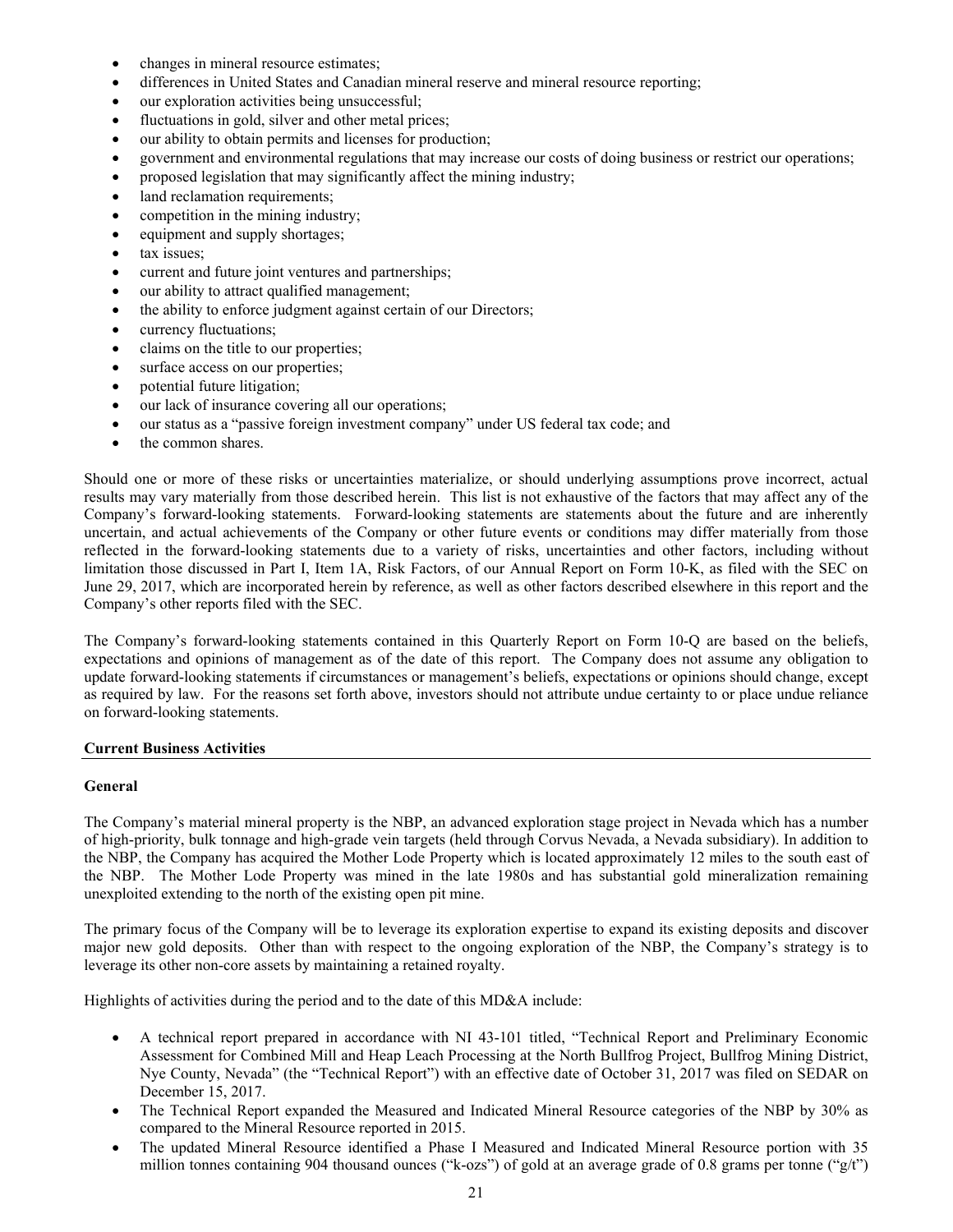and 5,459 k-ozs of silver at an average grade of 4.86 g/t, targeted for processing by an oxide mill circuit and a heap leach.

- A maiden sulphide Measured and Indicated Mineral Resource estimation was defined for the Phase I project with 89,000 ounces of gold and 343,000 ounces of silver at a grade of 1.46 g/t gold and 5.64 g/t silver in 1.89 million tonnes utilizing Ambient Atmospherics Oxidation (AAO) processing in the proposed mill facility.
- A total Phase II Measured and Indicated Mineral Resource estimation of 855,000 ounces of gold and 2,565,000 ounces of silver at 0.22 g/t gold and 0.65 g/t silver in 123 million tonnes of mineralized material was included.
- The initial drilling program at the Mother Lode Property began in September 2017, and is designed for 13,000 metres of core and Reverse Circulation drilling.
- Early drill results at Mother Lode Property have confirmed the existence of higher grade gold mineralization in an upper and lower zone with multiple holes penetrating intervals of  $+50$  metres of greater than 2 g/t gold.
- The Annual General Meeting of the Company was held on October 12, 2017 in Vancouver, BC, and Steven Aaker, Anton Drescher, Catherine Gignac, Edward Yarrow, Rowland Perkins and the Company's CEO & President, Jeffrey Pontius were present.
- A private placement was completed in December 2017 in which Corvus issued 2,829,130 common shares at \$1.15 per share and 1,574,803 common shares at \$1.27 per share raising a total of \$5,253,500.
- In mid-December, Corvus reported a drill hole intercept of 94.5 metres with average gold grade of 1.2 g/t, and extended the Mother Lode Property sediment hosted gold system at least 450 metres along strike.
- Baseline characterization activities at NBP continued with the water quality sampling of monitor wells and springs, and meteorological monitoring reports, which are submitted to the Nevada Department of Environmental Protection quarterly.

### **Corporate Financial Activities**

The Company announced the completion of a \$5,253,500 private placement on December 7, 2017, where the Company issued 2,829,130 common shares at a price of \$1.15 each to institutional shareholders and 1,574,803 common shares at a price of \$1.27 each to a key strategic shareholder. No warrants were issued. The Company expects that the proceeds of the financing will fully fund the Company's planned 2018 exploration program at its new Mother Lode Property.

### **Nevada Properties**

# *North Bullfrog Project*

Our principal mineral property is the NBP, a gold exploration project located in northwestern Nye County, Nevada, in the Northern Bullfrog Hills about 10 kilometres north of the town of Beatty. The NBP does not have any known proven or probable reserves under SEC Industry Guide 7 and the project is exploratory in nature. The Technical Report is available under Corvus' SEDAR profile at www.sedar.com and EDGAR profile at www.sec.gov. The Technical Report is referred to herein for informational purposes only and is not incorporated herein by reference. The Technical Report contains disclosure regarding Mineral Resources that are not Guide 7 compliant proven or probable reserves. See "Cautionary Note to U.S. Investors Regarding Estimates of Measured, Indicated and Inferred Resources and Proven and Probable Reserves" above.

The NBP is located in the Bullfrog Hills of northwestern Nye County, Nevada (Figure 1). The NBP covers about 7,223 hectares of patented and unpatented mining claims in Sections 20, 21, 25, 26, 27, 28, 29, 32, 33, 34, 35, and 36 of T10S, R46E; sections 1, 2, 11, 12, 13, and 14 of T11S, R46E; section 31 of T10S, R47E; and sections 6, 9, 15, 16, and 17 T11S, R47E, MDBM. We have a total of nine option/lease agreements in place that give us control of an aggregate of 51 patented lode mining claims (Figure 2). Corvus Nevada owns an additional five patented claims (the Millman claims) and a 430 acre property with 1600 acre-feet of water rights located north of NBP in the Sacrobatus hydrographic basin (Basin 146).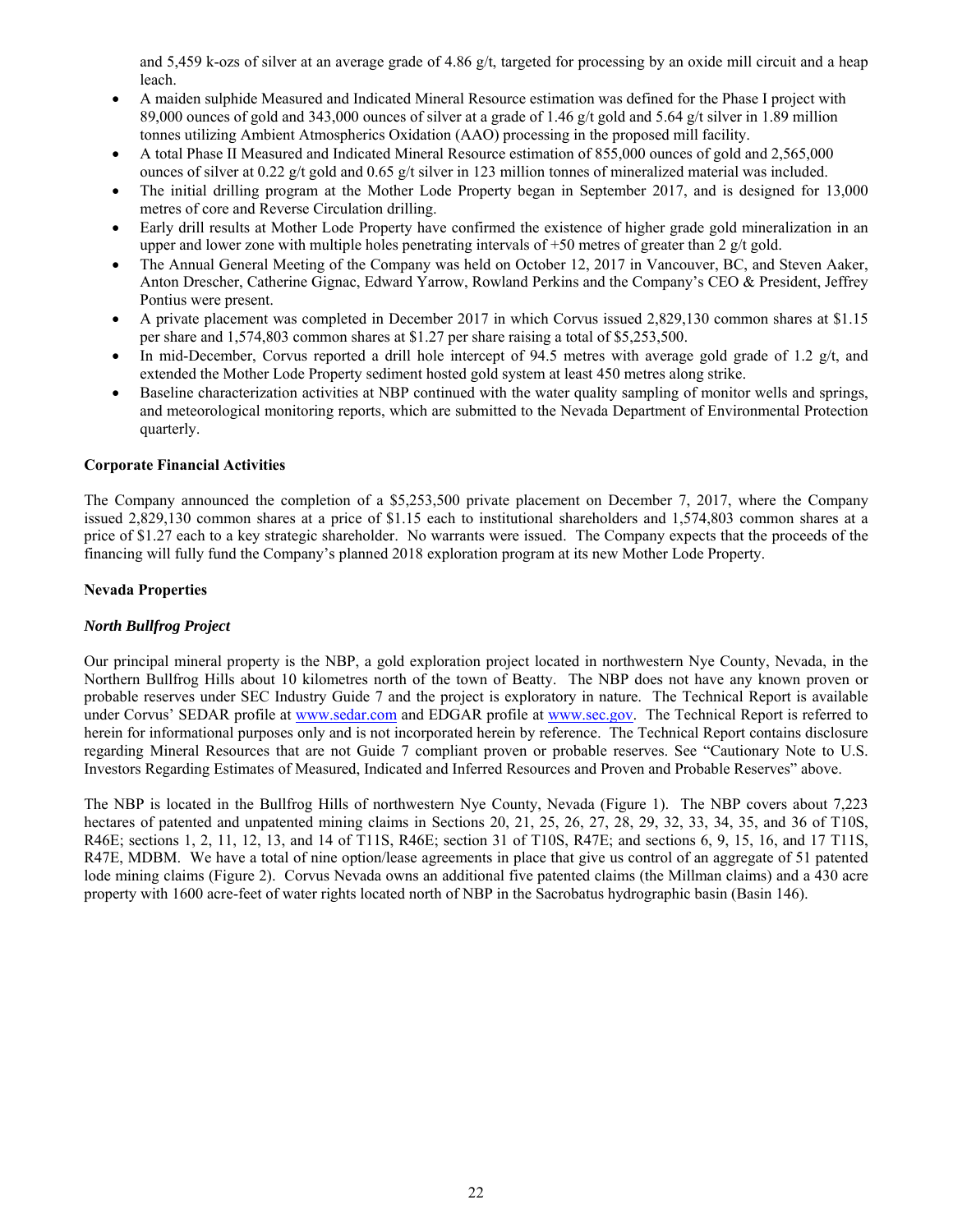

*Figure 1. Property Map showing the Location of the North Bullfrog Project.* 



*Figure 2. Property Map of the North Bullfrog Project, Blue outline shows the NBP boundary and red areas are the Leased Private Land (UTm NAD 27 Zone 11).* 

# *Updated NBP Mineral Resources*

Corvus announced an updated Mineral Resource estimation incorporating all drill results through to 2017 at the Company's 100% owned NBP. The updated Mineral Resource estimation utilizes a two phase approach. "Phase I" is an early stage, higher grade mix of predominantly oxide mill processing and oxide heap leach processing while "Phase II" includes mainly heap leach mineralization. The Mineral Resources estimates (Measured, Indicated and Inferred) are based on economic constraints using Whittle TM software (see Table 4) and assumes open pit mining and a gold price of USD 1,250 per ounce and a silver price of USD 16.50 per ounce. Figure 3 shows the locations of the projected open pits at the NBP and displays the mineralization areas in the defined Phase I & II.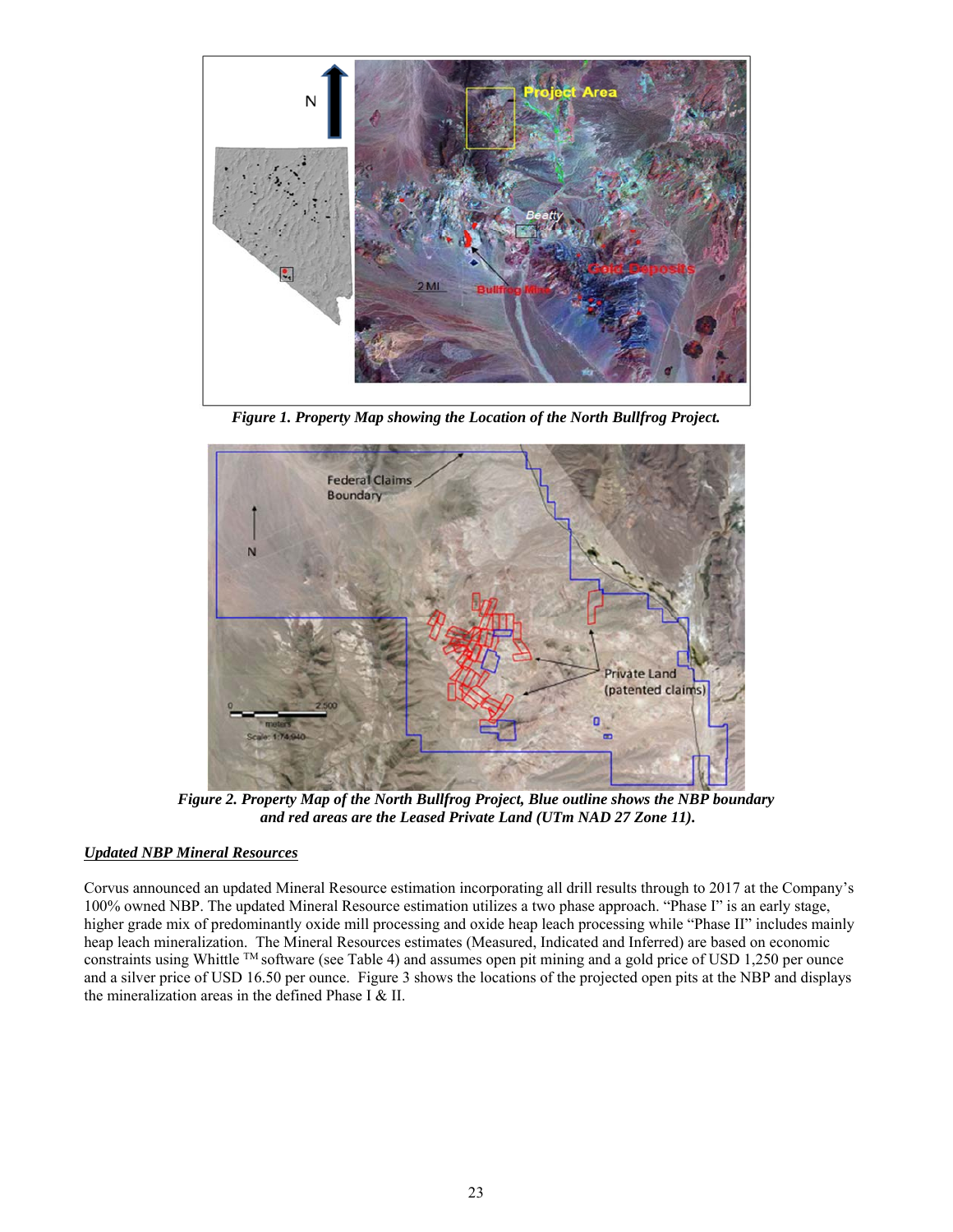

*Figure 3. Locations of pit constrained, Phase I & II NBP Resources* 

The new Mineral Resource estimation reflect the benefits of the drilling conducted during 2016 and 2017, which expanded and improved the definition of the YellowJacket vein/stockwork zone, allowing the mine plan to deliver higher average grade mineralization from the YellowJacket zone in Phase I with high gold and silver recoveries. This new Mineral Resource has been estimated in accordance with NI 43-101 using a gold price of USD 1,250 per ounce and silver price of USD 16.50 per ounce. The Mineral Resources are tabulated for Phase I, Phase II and Total Mineral Resources in Tables 1, 2 and 3, where they are also subdivided by mill or heap leach process.

#### *Table 1*

# *Phase I, Measured, Indicated, and Inferred Mineral Resource Estimations for the NBP constrained by Whittle TM pit volumes, including both the YellowJacket Vein/Stockwork and Disseminated Oxide Mineralization at a gold price of USD 1,250 per ounce and a silver price of USD 16.50 per ounce*

|                      | TWOTE THE THROUGH TORM INTHERIBLE TECTORIES<br>tonnes $(k)$ | Grade (g/t Au) | k-Ounces Au | Grade $(g/t Ag)$ | k-Ounces Ag |
|----------------------|-------------------------------------------------------------|----------------|-------------|------------------|-------------|
| Measured             | 10.415                                                      | 0.08           | 362         | 7.59             | 2,540       |
| Indicated            | 24.557                                                      | 0.69           | 542         | 3.70             | 2,919       |
| <b>Total M&amp;I</b> | 34.972                                                      | 0.80           | 904         | 4.86             | 5.459       |
| Inferred             | 5,908                                                       | 0.3            | 59          | 0.74             | 140         |

Table 1a - Phase I, Total Mineral Resource

Table 1b - Phase I, Mill Mineral Resource (oxide and sulfide)

|                      | tonnes $(k)$ | Grade (g/t Au) | k-Ounces Au | Grade (g/t Ag) | k-Ounces Ag |
|----------------------|--------------|----------------|-------------|----------------|-------------|
| Measured             | 5.221        | 79             | 300         | L 4, I 4       | 2.136       |
| Indicated            | 5.582        | 75             | 314         | 1.86           | 2,128       |
| <b>Total M&amp;I</b> | 10.803       | .77            | 614         | 12.28          | 4.264       |
| Inferred             | 49           | . 90           |             | 18.41          | 29          |

#### Table 1c - Phase I, Mill Mineral Resource (sulfide)

|                      | $t$ onnes $(k)$ | Grade $(g/t \text{ Au})$ | k-Ounces Au   | Grade $(g/t Ag)$ | k-Ounces $A\varrho$ |
|----------------------|-----------------|--------------------------|---------------|------------------|---------------------|
| Measured             | 756             | $\mathcal{D}$            | $\mathcal{L}$ | 5.35             | 130                 |
| Indicated            | 1.137           | 1.56                     |               | 5.83             | <u>າາ</u><br>ل 1 ک  |
| <b>Total M&amp;I</b> | .893            | 1.46                     | 89            | 5.64             | 343                 |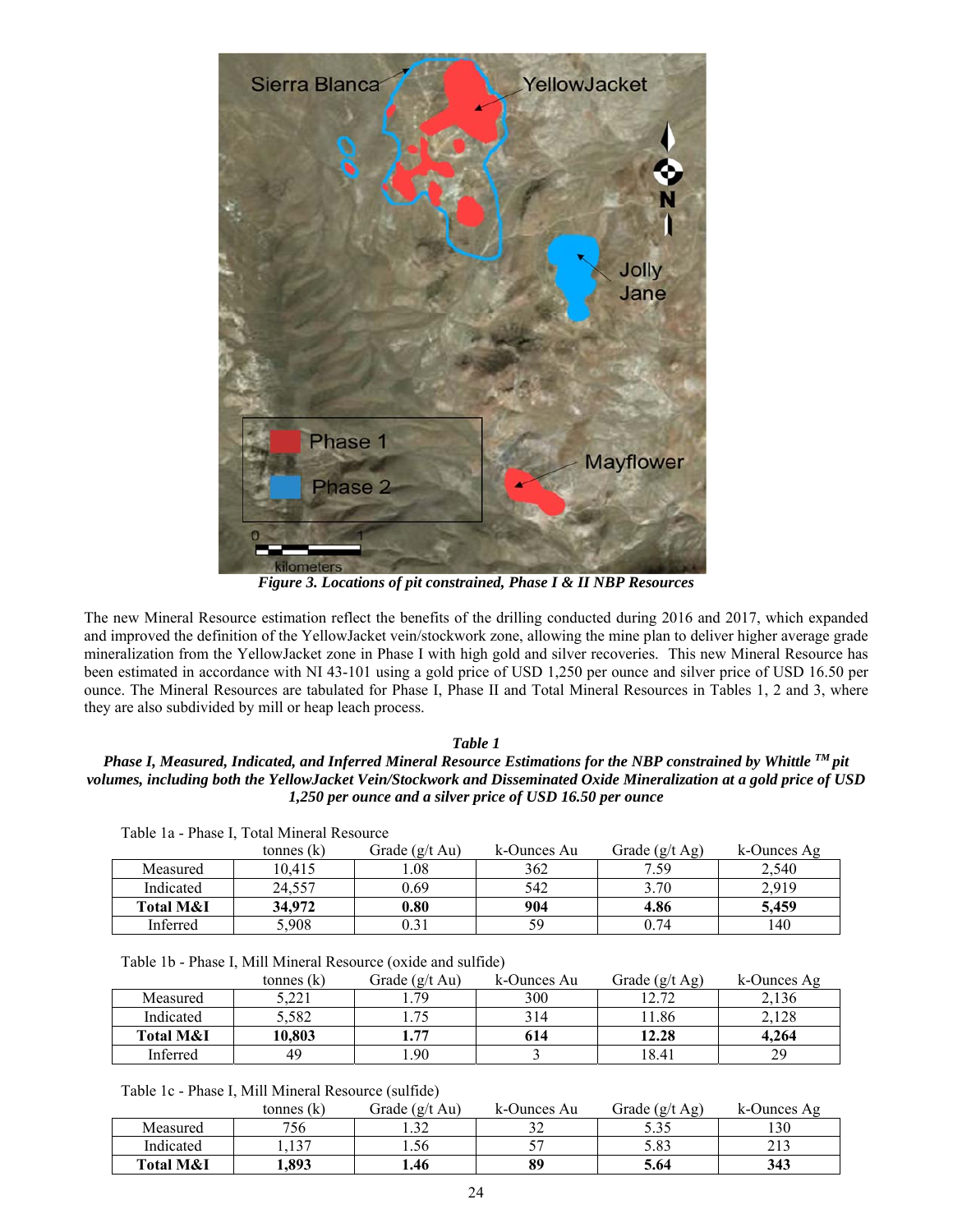| __ |  |
|----|--|
|----|--|

|                      | tonnes $(k)$ | Grade (g/t Au) | k-Ounces Au | Grade (g/t Ag) | k-Ounces Ag |
|----------------------|--------------|----------------|-------------|----------------|-------------|
| Measured             | 5.194        | 0.37           | 62          | 2.42           | 404         |
| Indicated            | 18.975       | 0.37           | 228         | 1.30           | 791         |
| <b>Total M&amp;I</b> | 24,169       | 0.37           | 290         | 1.54           | 1.195       |
| Inferred             | 5,859        | 0.30           | 56          | 0.59           |             |

Table 1d - Phase I, Heap Leach Mineral Resource

*\*See Cautionary Note to US Investors below* 

*\*\*The Mineral Resources above are effective as of October 31, 2017*

*\*\*\*Mineral Resources that are not Mineral Reserves do not have demonstrated economic viability* 

*\*\*\*\*Includes Sulfide Mineral Resources discussed below* 

#### *Table 2*

# *Phase II, Measured, Indicated, and Inferred Mineral Resource Estimate for the NBP constrained by Whittle TM pit volumes, including both the YellowJacket Vein/Stockwork and Disseminated Oxide Mineralization at a gold price of USD 1,250 per ounce and a silver price of USD 16.50 per ounce*

Table 2a - Phase II, Total Mineral Resource

|                      | tonnes $(k)$ | Grade (g/t Au) | k-Ounces Au | Grade $(g/t Ag)$ | $k$ -Ounces Ag |
|----------------------|--------------|----------------|-------------|------------------|----------------|
| Measured             | 10.129       | 0.26           | 84          | .04              | 338            |
| Indicated            | 13.009       | $0.21\,$       |             | 0.61             | 2,227          |
| <b>Total M&amp;I</b> | 123.138      | 0.22           | 855         | 0.65             | 2.565          |
| Inferred             | 58,877       | 0.19           | 367         | 0.48             | 902            |

Table 2b - Phase II, Mill Mineral Resource (oxide & sulfide)

|                      | tonnes $(k)$ | Grade (g/t Au) | k-Ounces Au | Grade (g/t Ag) | k-Ounces Ag |
|----------------------|--------------|----------------|-------------|----------------|-------------|
| Measured             | 798          | 1.01           |             | 2 77<br>ے .    | 84          |
| Indicated            | 2,733        | 0.04           |             | 2.96           | 260         |
| <b>Total M&amp;I</b> | 3.531        | 1.03           | 17          | 3.03           | 344         |
| Inferred             |              | 1.39           |             | າ າາ<br>ے د.ء  |             |

#### Table 2c - Phase II, Mill Mineral Resource (sulfide)

|                      | tonnes $(k)$ | Grade (g/t Au) | k-Ounces Au | Grade (g/t Ag) | k-Ounces Ag   |
|----------------------|--------------|----------------|-------------|----------------|---------------|
| Measured             | 401          | . .24          |             | 2.48           |               |
| Indicated            | .402         | 1.10           |             | l.82           | $\circ$<br>oΖ |
| <b>Total M&amp;I</b> | .803         | 4.19           | 69          | 1.97           | '14           |
| Inferred             | 61           |                |             | 2.04           |               |

Table 2d - Phase II, Heap Leach Mineral Resource

|                      | tonnes $(k)$ | Grade (g/t Au) | k-Ounces Au | Grade (g/t Ag) | k-Ounces Ag |
|----------------------|--------------|----------------|-------------|----------------|-------------|
| Measured             | 9.331        | 0.19           |             | 0.85           | 254         |
| Indicated            | 10.276       | 0.19           | 680         | 0.55           | .967        |
| <b>Total M&amp;I</b> | 19.607       | 0.19           | 738         | 0.58           | 2.221       |
| Inferred             | 58,810       | 0.19           | 364         | 0.47           | 897         |

*\*See Cautionary Note to US Investors below* 

*\*\*The Mineral Resources above are effective as of October 31, 2017*

*\*\*\*Mineral Resources that are not Mineral Reserves do not have demonstrated economic viability* 

*\*\*\*\*Includes Sulfide Mineral Resources discussed below* 

*Table 3*

*Measured, Indicated, and Inferred Total Mineral Resource Estimate for the NBP constrained by Whittle TM pit volumes, including both the YellowJacket Vein/Stockwork and Disseminated Oxide Mineralization at a gold price of USD 1,250 per ounce and a silver price of USD 16.50 per ounce* 

Table 3a - Total Mineral Resource, Phase I & II

|                      | tonnes $(k)$ | Grade (g/t Au) | k-Ounces Au | Grade (g/t Ag) | $k$ -Ounces Ag |
|----------------------|--------------|----------------|-------------|----------------|----------------|
| Measured             | 20.544       | 0.68           | 446         | 4.36           | 2.878          |
| Indicated            | 137,566      | 0.30           | .314        | 1.16           | 5.146          |
| <b>Total M&amp;I</b> | 158.110      | 0.35           | .760        | l.58           | 8.024          |
| Inferred             | 64.785       | 0.20           | 426         | 0.50           | 1.042          |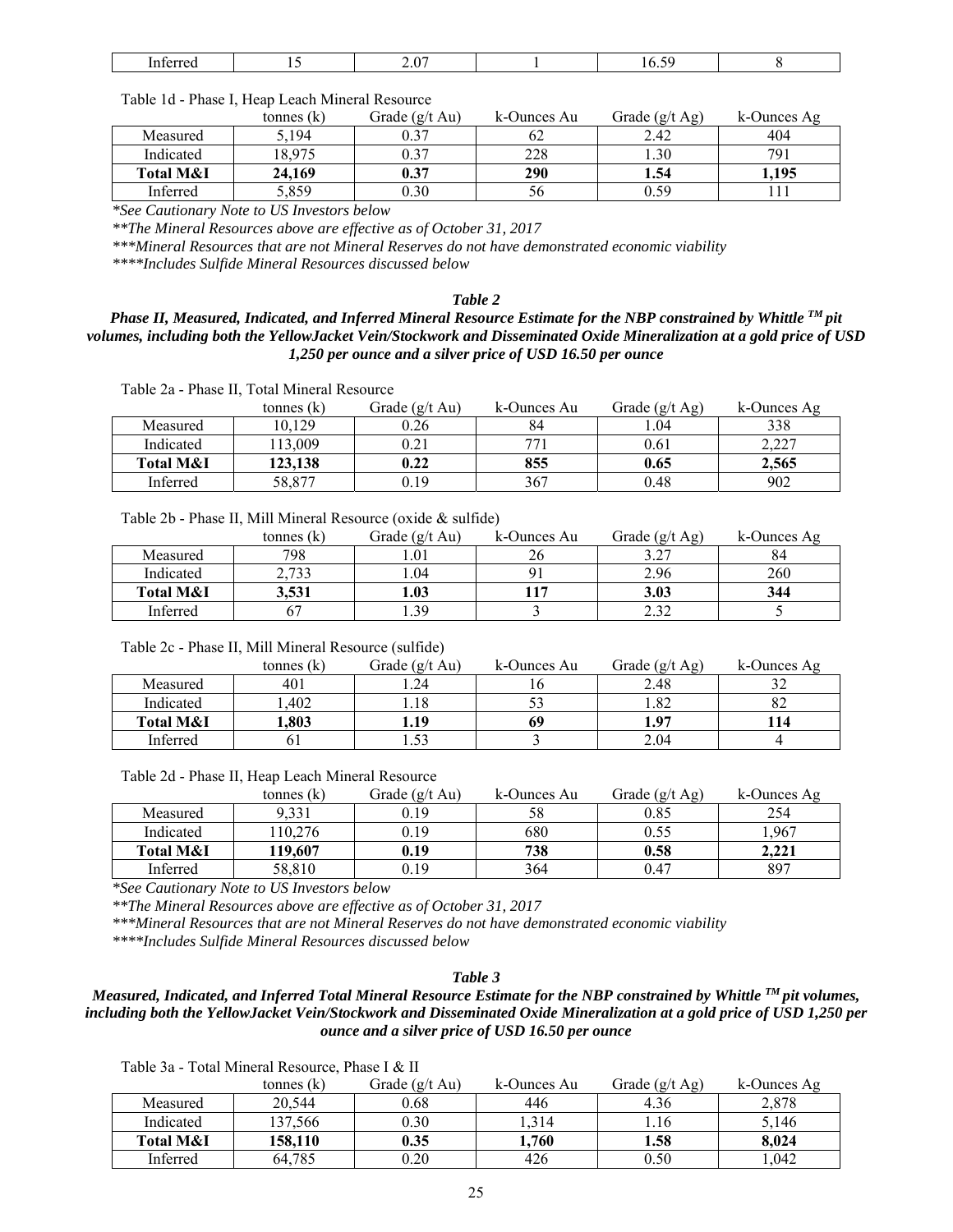Table 3b - Total Mill Mineral Resource (oxide and sulfide), Phase I & II

|           | tonnes $(k)$ | Grade (g/t Au) | .<br>k-Ounces Au | Grade (g/t Ag) | k-Ounces Ag |
|-----------|--------------|----------------|------------------|----------------|-------------|
| Measured  | 6.019        | .68            | 326              | 1.47           | 2.220       |
| Indicated | 8.315        |                | 405              | 8.93           | 2,388       |
| Total M&I | 14.334       | 1.59           | 731              | 10.00          | 4.608       |
| Inferred  | .16          | l .61          |                  | 9.12           | 34          |

Table 3c - Total Mill Mineral Resource (sulfide), Phase I & II

|           | tonnes $(k)$ | Grade (g/t Au) | k-Ounces Au | Grade (g/t Ag) | k-Ounces Ag |
|-----------|--------------|----------------|-------------|----------------|-------------|
| Measured  | .157         | . .29          |             | 4.35           | 162         |
| Indicated | 2.539        |                | 10          | 3.61           | 295         |
| Total M&I | 3.696        | 1.33           | 158         | 3.85           | 457         |
| Inferred  |              | . .64          |             | 4.91           |             |

Table 3d - Total Heap Leach Resource, Phase I & II

|           | tonnes $(k)$ | Grade (g/t Au) | k-Ounces Au | Grade (g/t Ag) | k-Ounces Ag |
|-----------|--------------|----------------|-------------|----------------|-------------|
| Measured  | 4.525        | 0.26           | 120         | .41            | 658         |
| Indicated | 129.251      | 0.22           | 909         | 0.66           | 2.758       |
| Total M&I | 143,776      | 0.22           | .029        | 0.74           | 3.416       |
| Inferred  | 64,669       | 0.20           | 420         | 0.48           | ,008        |

*\*See Cautionary Note to US Investors below* 

*\*\*The Mineral Resources above are effective as of October 31, 2017*

*\*\*\*Mineral Resources that are not Mineral Reserves do not have demonstrated economic viability* 

*\*\*\*\*Includes Sulfide Mineral Resources discussed below* 

The Mineral Resource estimation is based on 766 drill holes with 27,729 gold composites. Geologic volumes were defined by geologic interpretations and used to constrain the estimation. Heap leach resources were estimated by Ordinary Kriging. The YellowJacket vein and stockworks were estimated using Inverse Distance estimations. To estimate the reasonable prospects of eventual economic extraction, Metal Mining Consultants Inc. confined the resources to mining volumes defined by Whittle<sup>TM</sup> analysis using the input parameters defined in Table 4. There are no known legal, political or environmental risks that could materially affect the potential development of the Mineral Resources.

| Whittle <sup>rm</sup> Input Parameters usea for the NBP Mineral Resource Estimation |                      |                        |                |                            |                           |             |  |
|-------------------------------------------------------------------------------------|----------------------|------------------------|----------------|----------------------------|---------------------------|-------------|--|
| Parameter                                                                           | Unit                 | Mayflower <sup>1</sup> | Jolly Jane $1$ | Sierra Blanca <sup>1</sup> | YellowJacket <sup>2</sup> | Sulfide $3$ |  |
| Mining<br>Cost                                                                      | USD/total<br>tonne   | 1.64                   | 1.42           | 1.54                       | 1.54                      | 1.54        |  |
| Au<br>Cut-Off $4$                                                                   | g/t                  | 0.1                    | 0.1            | 0.1                        | 0.35                      | 0.71        |  |
| Processing<br>Cost                                                                  | USD/process<br>tonne | 1.72                   | 1.72           | 1.15                       | 11.84                     | 25.6        |  |
| Au<br>Recovery                                                                      | $\%$                 | 70.0                   | 72.0           | 73.8                       | 86.6                      | 91.0        |  |
| Ag<br>Recovery                                                                      | $\frac{0}{0}$        | 8.0                    | 8.0            | 6.3                        | 74.3                      | 57.2        |  |
| Admin<br>Cost                                                                       | USD/process<br>tonne | 0.5                    | 0.5            | 0.45                       | 0.45                      | 0.45        |  |
| Refining &<br><b>Sales</b>                                                          | USD/tonne            | 0.07                   | 0.04           | 0.02                       | 0.11                      | 0.11        |  |
| Au Selling<br>Price                                                                 | USD/oz               | 1,250                  | 1,250          | 1,250                      | 1,250                     | 1,250       |  |
| Slope<br>Angle                                                                      | Degrees              | 50                     | 50             | 50                         | 50                        | 50          |  |

*Table 4*<br>*d for the NRP M WhittleTM Input Parameters used for the NBP Mineral Resource Estimation*

*<sup>1</sup>assumes heap leach processing of disseminated mineralization* 

*<sup>2</sup> assumes Gravity - CIL mill processing of YellowJacket mineralization* 

*<sup>3</sup>assumes Ambient Atmospheric Oxidation mill processing of Sulfide mineralization* 

*<sup>4</sup> break-even grade derived from Whittle input parameters at USD 1,250 per ounce gold price, and USD 16.50 per ounce silver price*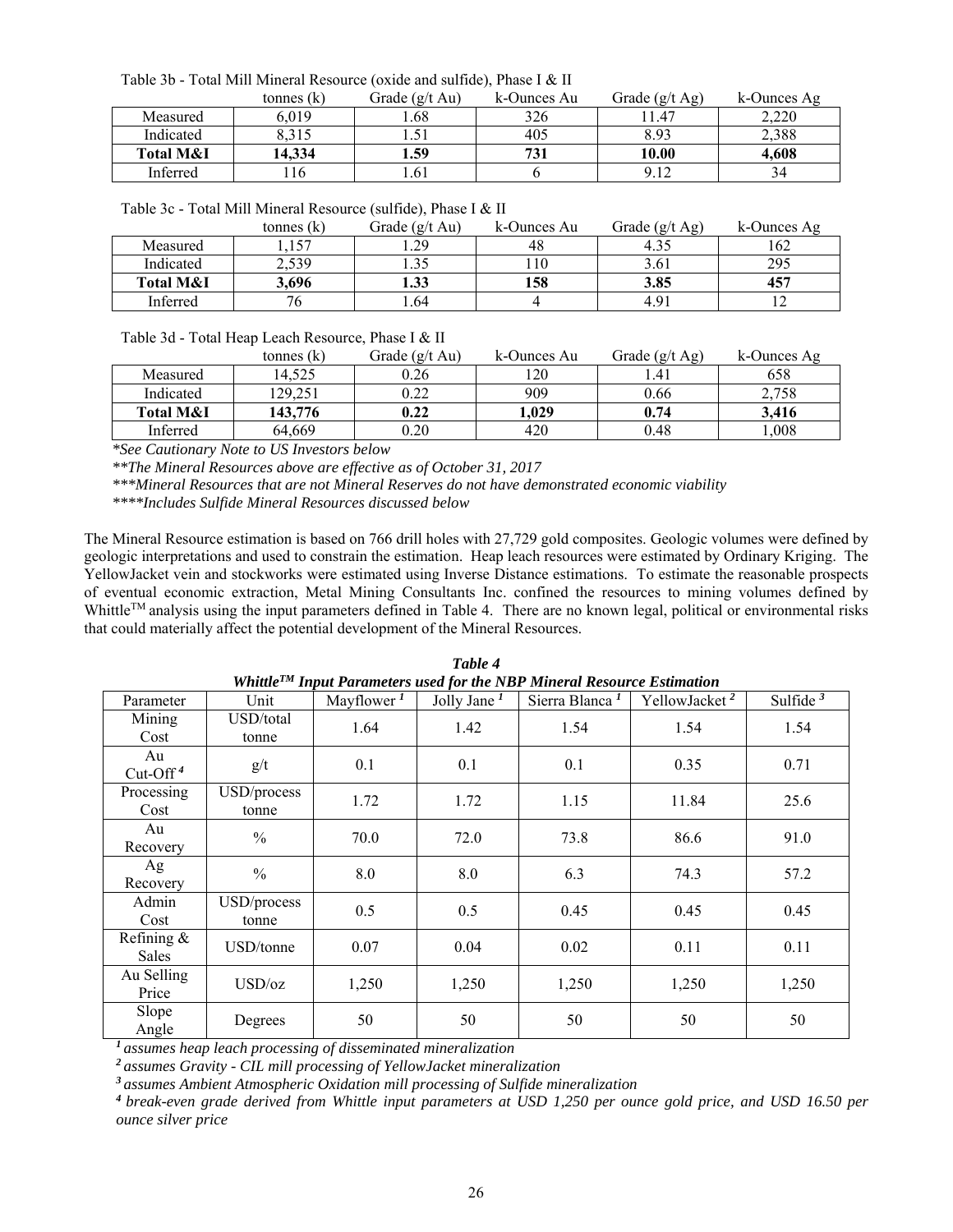### *Sulfide Mineral Resource*

Sulfide Mineral Resources have been added to the NBP Mineral Resources based on previously identified materials that lie within the YellowJacket zone and 2017 drilling in the Swale and Liberator areas. The majority of the identified sulfide mineralization is along the YellowJacket zone and was previously identified as waste material. Metallurgical test work on sulfide mineralization from the Sierra Blanca, Pioneer Tuff, Rhyolite and Dacite rock types in the YellowJacket area indicate high gold and silver recoveries possible using flotation to produce a concentrate, fine grinding of the concentrate, oxidation of the concentrate using the AAO method followed by cyanide leaching of the resulting filter cake. Gold recoveries with this processing approach ranged between 87% and 94% as indicated in Table 5, which lists the gold recovery to the concentrate, the concentration ratio and the overall gold recovery from the testing (NR 17-9, June 21, 2017). Both Soda Ash and Trona were used in the tests as the neutralizing agent and the tests were conducted by Hazen Research Inc., based in Golden, Colorado.

| <b>Sample Unit</b> | <b>Gold Recovery to</b> | <b>Concentration Ratio</b> | Post AAO CN          | <b>Overall Gold Recovery</b> |  |
|--------------------|-------------------------|----------------------------|----------------------|------------------------------|--|
|                    | Concentrate             | (mineralized tonne to      | <b>Gold Recovery</b> | (from mineralized tonne)     |  |
|                    |                         | concentrate)               | (from concentrate)   |                              |  |
| Soda Ash           |                         |                            |                      |                              |  |
| Sierra Blanca      | 94%                     | 9:1                        | 99%                  | 93%                          |  |
| Pioneer Tuff       | 94%                     | 14:1                       | 100%                 | 94%                          |  |
| Rhyolite           | 89%                     | 14:1                       | 100%                 | 89%                          |  |
| Dacite             | 88%                     | 5:1                        | 100%                 | 88%                          |  |
| Trona              |                         |                            |                      |                              |  |
| Sierra Blanca      | 94%                     | 9:1                        | 97%                  | 91%                          |  |
| Pioneer Tuff       | 94%                     | 14:1                       | 99%                  | 93%                          |  |
| Rhyolite           | 89%                     | 14:1                       | 98%                  | 87%                          |  |
| Dacite             | 88%                     | 5:1                        | 99%                  | 87%                          |  |

| Table 5                            |  |
|------------------------------------|--|
| <b>NBP Concentrate AAO Testing</b> |  |
|                                    |  |

The sulfide Mineral Resources within the Whittle<sup>TM</sup> pit shells have been included in the Mill Mineral Resource tables presented earlier. Operating costs and gold recoveries have been developed for use in the WhittleTM analysis and are included in Table 4. The breakdown of the Sulfide Mineral Resource are listed in Tables 1, 2 and 3.

# *NBP Project Development Activities*

Monitoring programs to develop baseline characterization data for support of future permitting activities continued during the period. Water quality monitoring wells and surface springs were sampled in November 2017.

The Company operates a meteorological monitoring station at NBP and submitted its quarterly report to NBP in September 2017.

# *Mother Lode Property, Nevada*

On June 9, 2017, the Company acquired the Mother Lode Property (Figure 4), which is located approximately six kilometres east of Beatty, Nevada, in Nye County. The Mother Lode Property is in the Bare Mountain District, and was previously mined by Gold Search Inc. The Company acquired the 13 Federal mining claims comprising the Mother Lode Property from Goldcorp USA. The Company has also staked an additional 105 claims (the MN claim group) to the northwest of the Mother Lode Property claims and an additional 22 claims (the ME claim group) to the east of the Mother Lode Property claims.

With the acquisition of the Mother Lode Property, the Company initiated an exploration program to verify historic results and evaluate the resource expansion potential of the asset. The Company does not currently consider the Mother Lode Property to be a material property to the Company. The Mother Lode Property does not have any known proven or probable reserves under SEC Industry Guide 7 and is exploratory in nature.

The Mother Lode Property is located in Nye County, Nevada in the Bare Mountain District, south and east of the community of Beatty, Nevada. The Mother Lode Property covers about 1,147 hectares of Federal mining claims in Sections 1, 12 and 13 of T12S, R47E and Sections 6, 7, 8, 9, 16 and 18 of T12S, R48E, MDBM.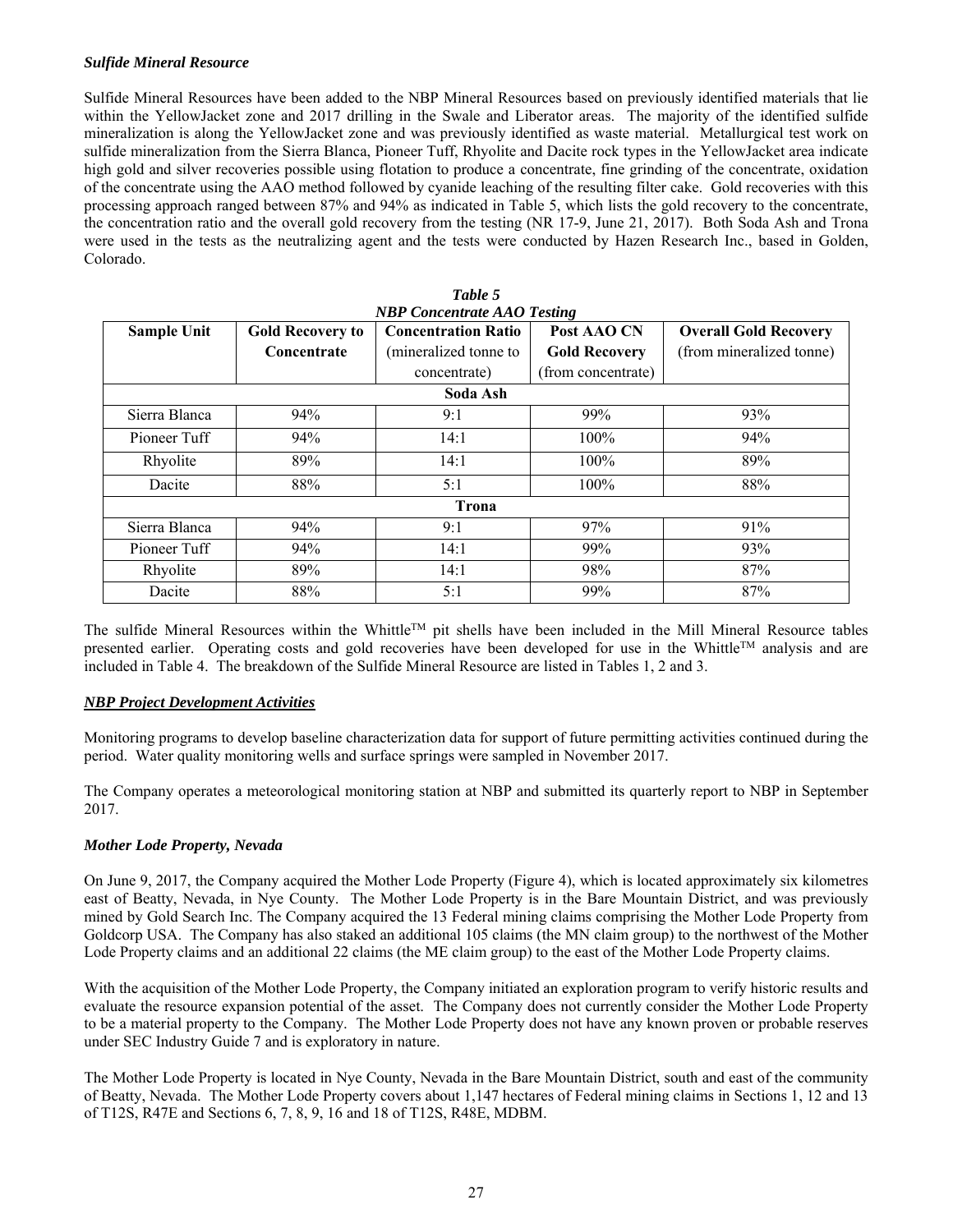

*Figure 4. Map showing new Mother Lode Property location and property layout; including map showing the location of Mother Lode Property with respect to the NBP and the community of Beatty, NV* 

The Company began its Phase I, Mother Lode Property drill program which utilized up to three drill rigs (two reverse circulation and one core), in September 2017. The initial program completed 13,000 metres of drilling and focused on confirming the existing 172-hole database consisting of drilling results developed by previous exploration companies and mine operators at the Mother Lode site. The initial program addressed resource expansion and exploration targets in four main zones of historic mineralization. Phase I of the Company's drilling program was completed in December 2017 and Phase II of the drilling program is scheduled to begin in early January 2018.

The drilling results to date have verified and expanded on historic drill data and have deliniated the mineralization into two zones (an upper and lower zone). Preliminary results for 15 holes were released between October 15 and December 12, 2017.

Refer to news releases NR17-13 (October 11, 2017), NR17-15 (October 25, 2017), NR17-17 (November 7, 2017) and NR-17-19 (December 12, 2017) for additional information on data verification, drilling parameters and location of drill holes.

# **Qualified Person and Quality Control/Quality Assurance**

Jeffrey A. Pontius (CPG 11044), a qualified person as defined by NI 43-101, has supervised the preparation of the scientific and technical information that forms the basis for the disclosure in this Quarterly Report on Form Q-10, and has approved the disclosure herein. Mr. Pontius is not independent of Corvus, as he is the Company's Chief Executive Officer & President and holds common shares and incentive stock options in Corvus.

Carl E. Brechtel, (Nevada PE 008744 and Registered Member 353000 of SME), a qualified person as defined by NI 43-101, has coordinated execution of the work outlined in this Quarterly Report on Form Q-10, and has approved the disclosure herein. Mr. Brechtel is not independent of Corvus, as he is the Company's Chief Operating Officer and holds common shares and incentive stock options in Corvus.

The work program at the Mother Lode Property was designed and supervised by Mark Reischman, Corvus Gold's Nevada Exploration Manager, who is responsible for all aspects of the work, including the quality control/quality assurance program. On-site personnel at the project log and track all samples prior to sealing and shipping. Quality control is monitored by the insertion of blind certified standard reference materials and blanks into each sample shipment. All resource sample shipments are sealed and shipped to American Assay Laboratories ("AAL") in Reno, Nevada, for preparation and assaying. AAL is independent of the Company. AAL's quality control system complies with the requirements for the International Standards ISO 9001:2000 and ISO 17025:1999. Analytical accuracy and precision are monitored by the analysis of reagent blanks, reference material and replicate samples. Carl Brechtel, a Qualified Person, has verified the data underlying the information disclosed herein by reviewing the report of AAL and all procedures undertaken for QA/QC and all matters were consistent and accurate accordingly to his professional judgment. There were no limitations on the verification process.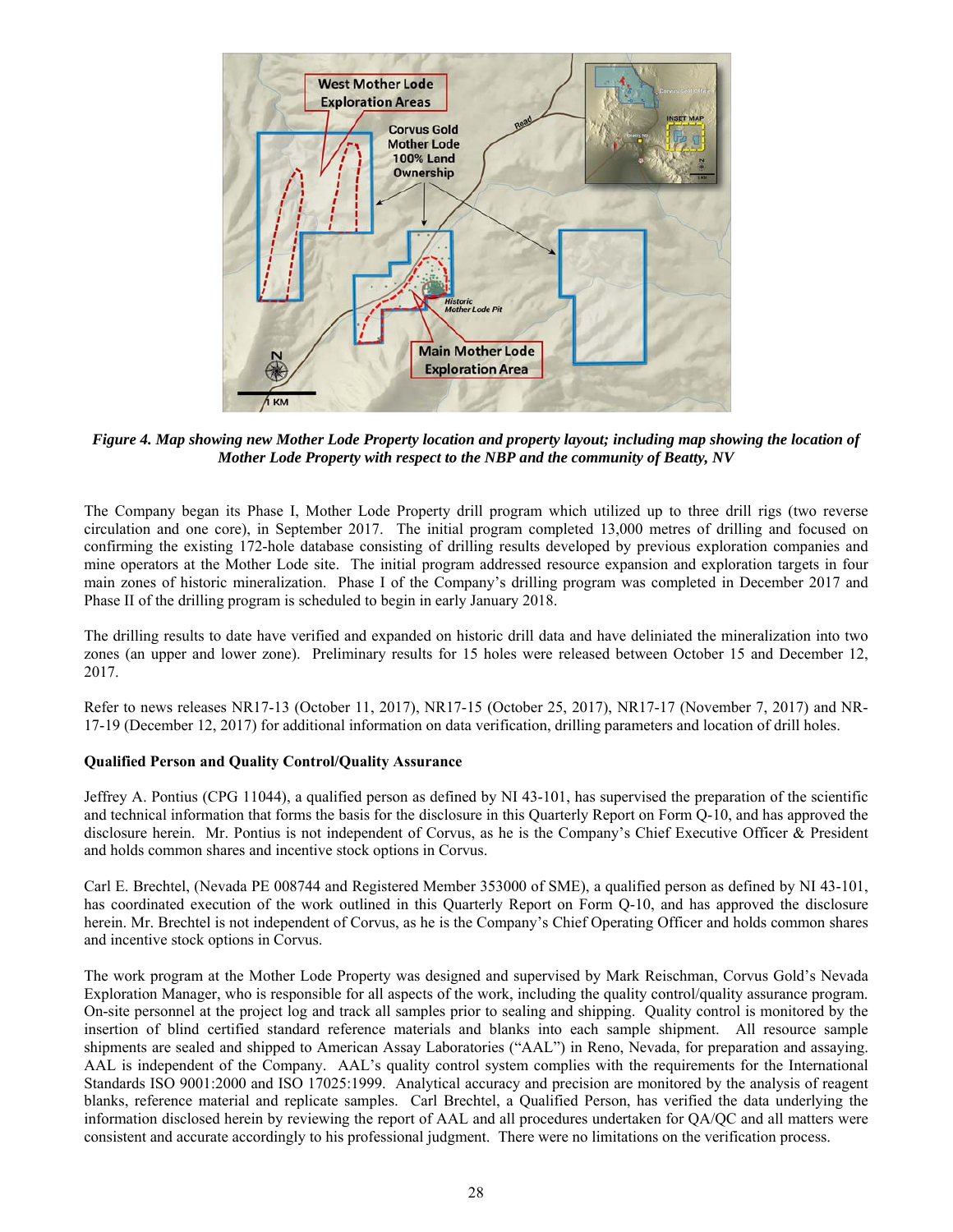For additional information on the NBP project, including information relating to exploration, data verification and the mineral resource estimates, see the Technical Report, which is available under Corvus' SEDAR profile at www.sedar.com and EDGAR profile at www.sec.gov. The Technical Report is referred to herein for informational purposes only and is not incorporated herein by reference. The Technical Report contains disclosure regarding Mineral Resources that are not Guide 7 compliant proven or probable reserves, see "Cautionary Note to U.S. Investors Regarding Estimates of Measured, Indicated and Inferred Resources and Proven and Probable Reserves" above.

### **Results of Operations**

#### **Six months ended November 30, 2017 Compared to Six months ended November 30, 2016**

For the six months ended November 30, 2017, the Company had a net loss of \$4,182,047 compared to a net loss of \$2,834,160 in the comparative period of the prior year. Included in net loss was \$348,070 (2016 - \$314,083) in stock-based compensation charges which is a result of stock options granted and vested during the current period and previously granted stock options which vested during the period. The increase in loss of \$1,347,887 in the six month period of the current year was due to a combination of factors discussed below. Management expects increases in exploration costs over prior periods are likely to continue in the immediate future periods.

The primary factor for the increase in the net loss was the exploration expenditures of \$2,451,948 incurred in the current period compared to \$1,229,669 in the comparative period of the prior year. The exploration activities of the Company increased mainly due to increased stock-based compensation charges of \$27,179 during the current year compared to \$13,521 in the prior year and an increase of \$1,208,621 incurred in the exploration in the current period compared with the comparative period of the prior year as the Company secured additional financing in July 2017 and focused its exploration efforts on the two Nevada properties.

Insurance expenses increased to \$98,128 (2016 - \$58,316) mainly due to increased insurance premiums as a result of increased Director and Officer Liability coverage during the current period compared with the comparative period of the prior year.

Investor relations expenses increased to \$389,925 (2016 - \$340,023) and travel expenses increased to \$132,538 (2016 - \$84,318) mainly due to increase in investor relations-related travels, advertising, marketing and conference attended during the current period as part of the Company's efforts to secure additional financing. Investor relations expenses also increase in part due to increased stock-based compensation charges of \$47,772 during the current period compared to \$37,743 in the comparative period of the prior year.

Office expenses and rent expenses increased mainly due to the Company moving its Denver office location in October 2017, while continuing to pay rent for the month of October at the old office location as part of the lease termination of the old office. No further payments are required in connection with the Company's old office.

Professional fees decreased to \$99,825 (2016 - \$123,923) due to the adjustment of prior years' audit overaccrual offset by increased stock-based compensation charges of \$3,732 during the current period compared to \$3,486 in the comparative period of the prior year.

Wages and benefits decreased to \$462,170 (2016 - \$563,008) mainly due to a decrease of \$119,796 in wages and benefits in the current period mainly as a result of adjustment in wages of several senior executive officers and the severance pay to a former employee in the comparative period of the prior year offset by increased stock-based compensation charges of \$112,129 during the current period compared to \$93,171 in the comparative period of the prior year.

Other expense categories that reflected only moderate changes period over period were administration expenses of \$211 (2016 - \$453), consulting expenses of \$285,758 (2016 - \$291,662), depreciation expenses of \$9,009 (2016 - \$11,007), and regulatory expenses of \$38,533 (2016 - \$31,855).

Other items amounted to a loss of \$73,775 compared to an income of \$14,535 in the comparative period of the prior year. There was an increase in foreign exchange loss of \$79,897 (2016 - \$3,795), which is the result of factors outside of the Company's control and a decrease in interest income of \$6,122 (2016 - \$18,330) as a result of less investment in cashable GIC's during the current period.

#### **Three Months Ended November 30, 2017 Compared to Three Months Ended November 30, 2016**

For the three months ended November 30, 2017, the Company had a net loss of \$2,555,882 compared to a net loss of \$1,328,223 in the comparative period of the prior year. Included in net loss was \$189,432 (2016 - \$137,845) in stock-based compensation charges which is a result of previously granted stock options vesting during the period. The increased loss of \$1,227,659 in the three month period of the current year was due to a combination of factors discussed below.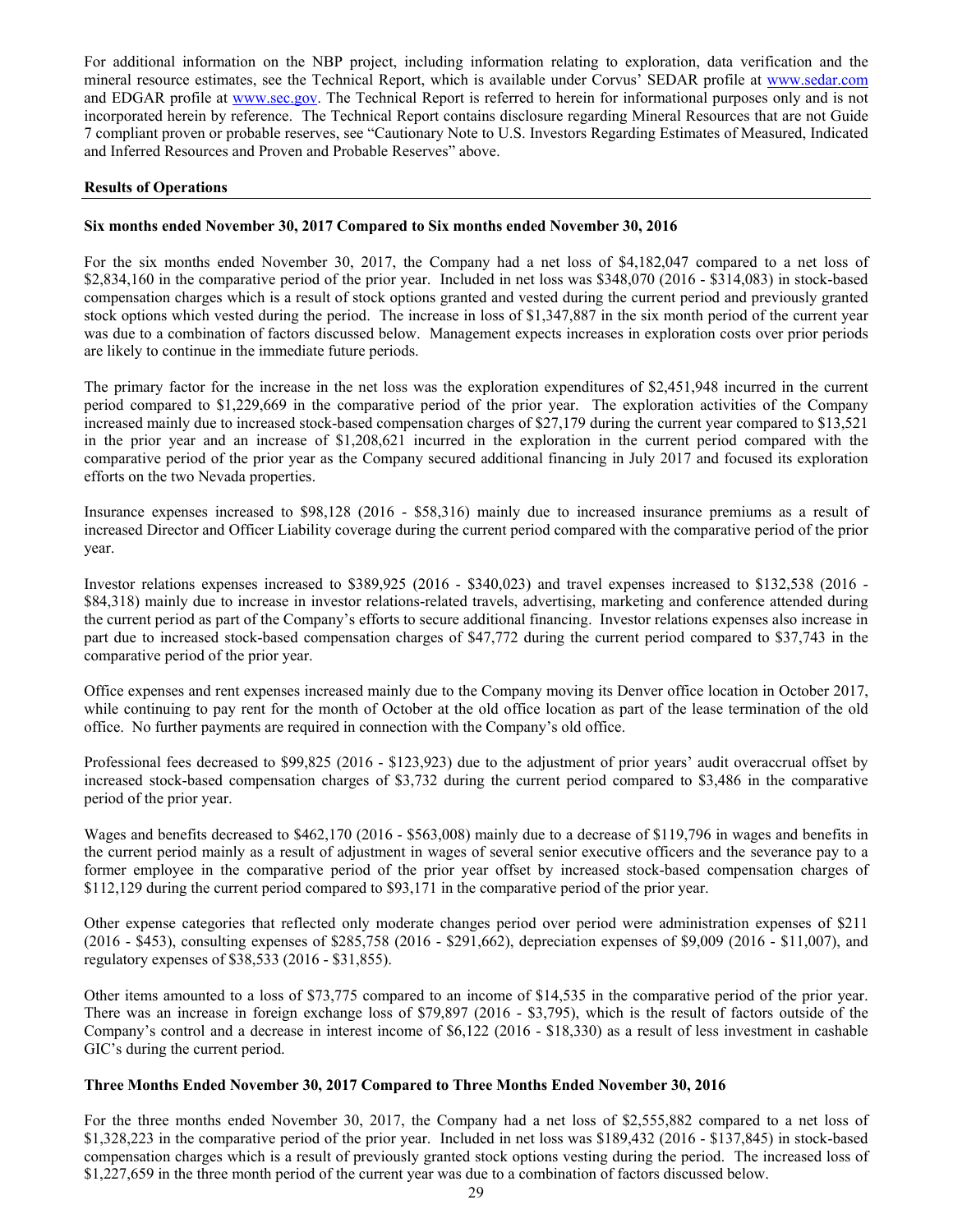The primary factor for the increase in the net loss was the exploration expenditures of \$1,723,609 incurred in the current period compared to \$576,163 in the comparative period of the prior year. The exploration activities of the Company increased mainly due to increased stock-based compensation charges of \$14,919 during the current year compared to \$8,886 in the prior year and an increase of \$1,141,413 incurred in the exploration in the current period compared with the comparative period of the prior year as the Company secured additional financing in July 2017 and focused its exploration efforts on the two Nevada properties. Management expects increases in exploration costs over prior periods are likely to continue in the immediate future periods.

Consulting fees increased to \$150,051 (2016 - \$130,396) mainly due to increased stock-based compensation charges of \$87,301 during the current period compared to \$67,646 in the prior period.

Insurance expenses increased to \$48,280 (2016 - \$28,834) mainly due to increased insurance premiums as a result of increased Director and Officer Liability coverage during the current period compared with the prior period.

Investor relations expenses increased to \$242,944 (2016- \$194,543) and travel expenses increased to \$106,394 (2016 - \$65,489) mainly due to increase in investor relations-related travels, advertising, marketing and conference attended during the current period as part of the Company's efforts to secure additional financing. Investor relations expenses also increase in part due to increased stock-based compensation charges of \$26,034 during the current period compared to \$17,209 in the comparative period of the prior year.

Office expenses and rent expenses increased mainly due to the Company moving its Denver office location in October 2017 while continuing to pay rent for the month of October at the old office location as part of the lease termination of the old office. No further payments are required in connection with the old office.

Professional fees decreased to \$42,570 (2016 - \$58,761) due to the adjustment of prior years' audit overaccrual offset by increased stock-based compensation charges of \$1,848 during the current period compared to \$1,578 in the comparative period of the prior year.

Other expense categories that reflected only moderate changes period over period were administration expenses of \$106 (2016 - \$92), depreciation expenses of \$4,695 (2016 - \$5,685), regulatory expenses of \$13,063 (2016 - \$9,026), and wages and benefits of \$223,945 (2016 - \$222,922).

Other items amounted to an income of \$70,933 compared to an income of \$20,381 in the comparative period of the prior year. There was an increase in foreign exchange gain of \$65,252 (2016 - \$10,815), which is the result of factors outside of the Company's control and a decrease in interest income of \$5,681 (2016 - \$9,566) as a result of less investment in cashable GIC's during the current period.

# **Liquidity and Capital Resources**

The Company has no revenue generating operations from which it can internally generate funds. To date, the Company's ongoing operations have been financed by the sale of its equity securities by way of public offerings, private placements and the exercise of incentive stock options and share purchase warrants. The Company believes that it will be able to secure additional private placements and public financings in the future, although it cannot predict the size or pricing of any such financings. In addition, the Company can raise funds through the sale of interests in its mineral properties, although current market conditions have substantially reduced the number of potential buyers/acquirers of any such interest(s). This situation is unlikely to change until such time as the Company can develop a bankable feasibility study on one of its projects. When acquiring an interest in mineral properties through purchase or option, the Company will sometimes issue common shares to the vendor or optionee of the property as partial or full consideration for the property interest in order to conserve its cash.

The condensed interim consolidated financial statements have been prepared on a going concern basis, which presume the realization of assets and discharge of liabilities in the normal course of business for the foreseeable future. The Company's ability to continue as a going concern is dependent upon achieving profitable operations and/or obtaining additional financing.

In assessing whether the going concern assumption is appropriate, management takes into account all available information about the future within one year from the date the condensed interim consolidated financial statements are issued. There is substantial doubt upon the Company's ability to continue as going concern, as explained below and in the financial statements.

The Company has sustained significant losses from operations, has negative cash flows, and has an ongoing requirement for capital investment to explore its mineral properties. Based on its current plans, budgeted expenditures, and cash requirements, the Company has sufficient cash to finance its current plans for the 12 months from the date the condensed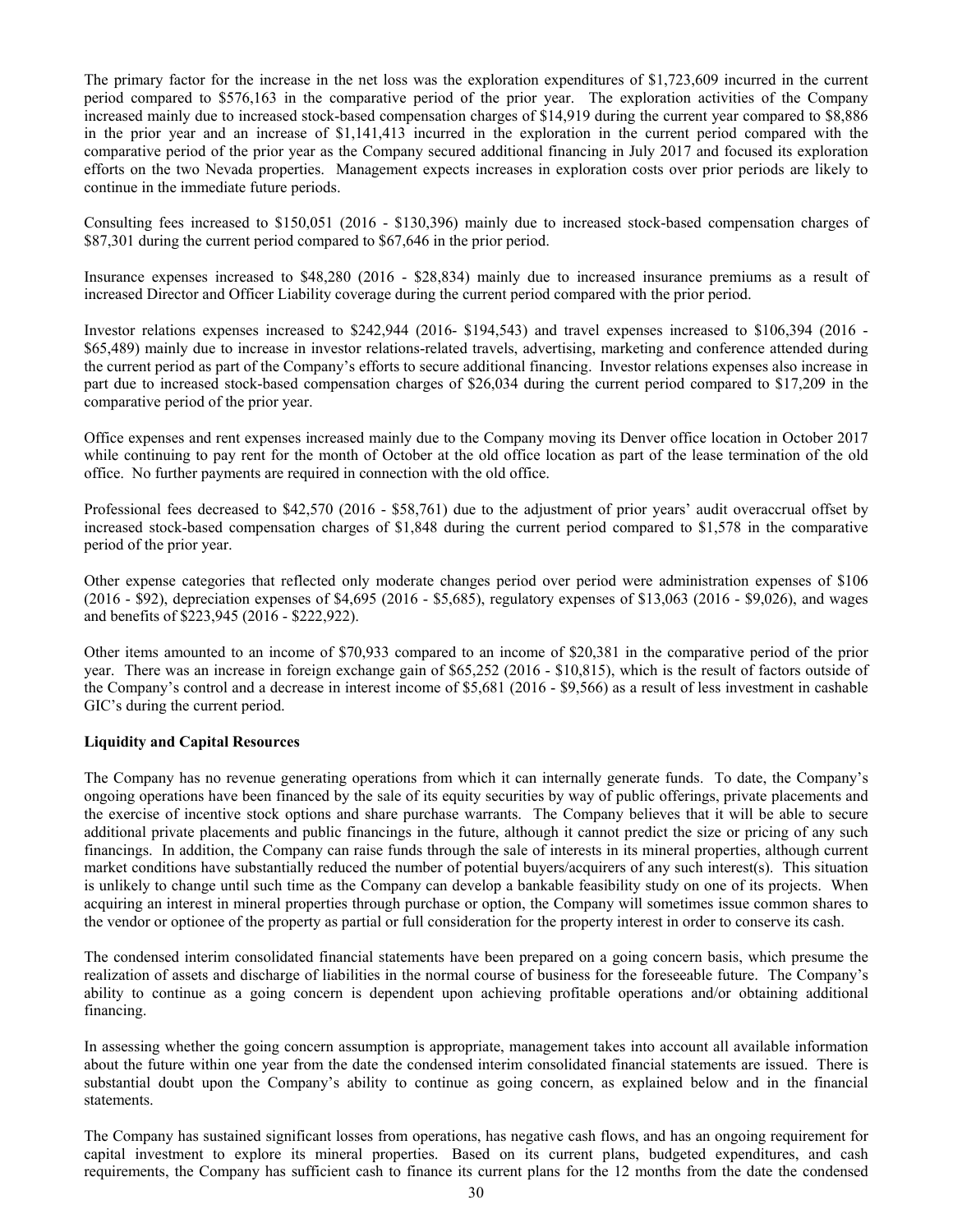interim consolidated financial statement.

The Company reported cash and cash equivalents of \$6,276,927 as at November 30, 2017 compared to \$1,300,553 as at May 31, 2017. The change in cash position was the net result of \$3,672,481 used for operating activities, \$7,710 used on property and equipment, \$38,384 used on capitalized acquisition costs, \$4,797,371 received from the private placements of common shares in July 2017 (net of share issue costs), issuance of common shares for the NBP in June 2017 and exercise of stock options during the period ended November 30, 2017, and \$3,999,999 received in advance from the private placements of common shares in December 2017.

As at November 30, 2017, the Company had working capital of \$6,173,952 compared to working capital of \$1,270,168 as at May 31, 2017. On July 6, 2017, the Company closed a non-brokered private placement equity financing and issued 6,200,000 common shares at a price of \$0.75 per share for gross proceeds of \$4,650,000. On December 7, 2017, the Company closed a non-brokered private placement equity financing and issued 2,829,130 common shares at a price of \$1.15 per share for gross proceeds of \$3,253,500 and 1,574,803 common shares at a price of \$1.27 per common share for gross proceeds of \$2,000,000. The Company expects that it will operate at a loss for the foreseeable future and believes the current cash and cash equivalents will be sufficient for it to maintain its currently held properties, and fund its currently anticipated general and administrative costs until May 31, 2019. Following May 31, 2019, the Company will need to scale back anticipated activities and costs or raise additional financing to fund operations through the year ending May 31, 2020. The Company's current anticipated operating expenses are \$3,317,000 until May 31, 2018 and \$4,536,000 until November 30, 2018. The Company's anticipated monthly burn rate averages approximately \$553,000 for December 2017 to May 2018, where approximately \$258,000 is budgeted for administrative purposes and approximately \$295,000 is for planned exploration expenditures related to the completion of the ongoing exploration programs at the NBP and the Mother Lode Property. From December 2017 to November 2018, the Company's anticipated monthly burn rate averages approximately \$378,000, of which \$231,000 is budgeted for administrative purposes and approximately \$147,000 is for planned exploration expenditures related to the ongoing exploration programs at the NBP and the Mother Lode Property. In any event, the Company will be required to raise additional funds, again through public or private equity financings, prior to the end of September 2019 in order to continue in business. Should such financing not be available in that time-frame, the Company will be required to reduce its activities and will not be able to carry out all of its presently planned exploration and development activities at the NBP and the Mother Lode Property on its currently anticipated scheduling.

Despite the Company's success to date in raising significant equity financing to fund its operations, there is significant uncertainty that the Company will be able to secure any additional financing in the current or future equity markets. See "Risk Factors – We will require additional financing to fund exploration and, if warranted, development and production" in the Company's Annual Report on Form 10-K as filed with the SEC on June 30, 2017. Failure to obtain additional financing could have a material adverse effect on our financial condition and results of operation and could cast uncertainty on our ability to continue as a going concern. The quantity of funds to be raised and the terms of any proposed equity financing that may be undertaken will be negotiated by management as opportunities to raise funds arise. Specific plans related to the use of proceeds will be devised once any financing has been completed and management knows what funds will be available for these purposes. Due to this uncertainty, if the Company is unable to secure additional financing, it may be required to reduce all discretionary activities at the NBP and the Mother Lode Property to preserve its working capital to fund anticipated nondiscretionary expenditures beyond the 2019 fiscal year.

The Company has no exposure to any asset-backed commercial paper. Other than cash held by its subsidiaries for their immediate operating needs in Alaska and Nevada, all of the Company's cash reserves are on deposit with a major Canadian chartered bank. The Company does not believe that the credit, liquidity or market risks with respect thereto have increased as a result of the current market conditions. However, in order to achieve greater security for the preservation of its capital, the Company has, of necessity, been required to accept lower rates of interest, which has also lowered its potential interest income.

# **Off-Balance Sheet Arrangements**

The Company has no off-balance sheet arrangements.

# **Environmental Regulations**

The operations of the Company may in the future be affected from time to time in varying degrees by changes in environmental regulations, including those for future removal and site restoration costs. Both the likelihood of new regulations and their overall effect upon the Company vary greatly and are not predictable. The Company's policy is to meet or, if possible, surpass standards set by relevant legislation by application of technically proven and economically feasible measures.

#### **Certain U.S. Federal Income Tax Considerations for U.S. Holders**